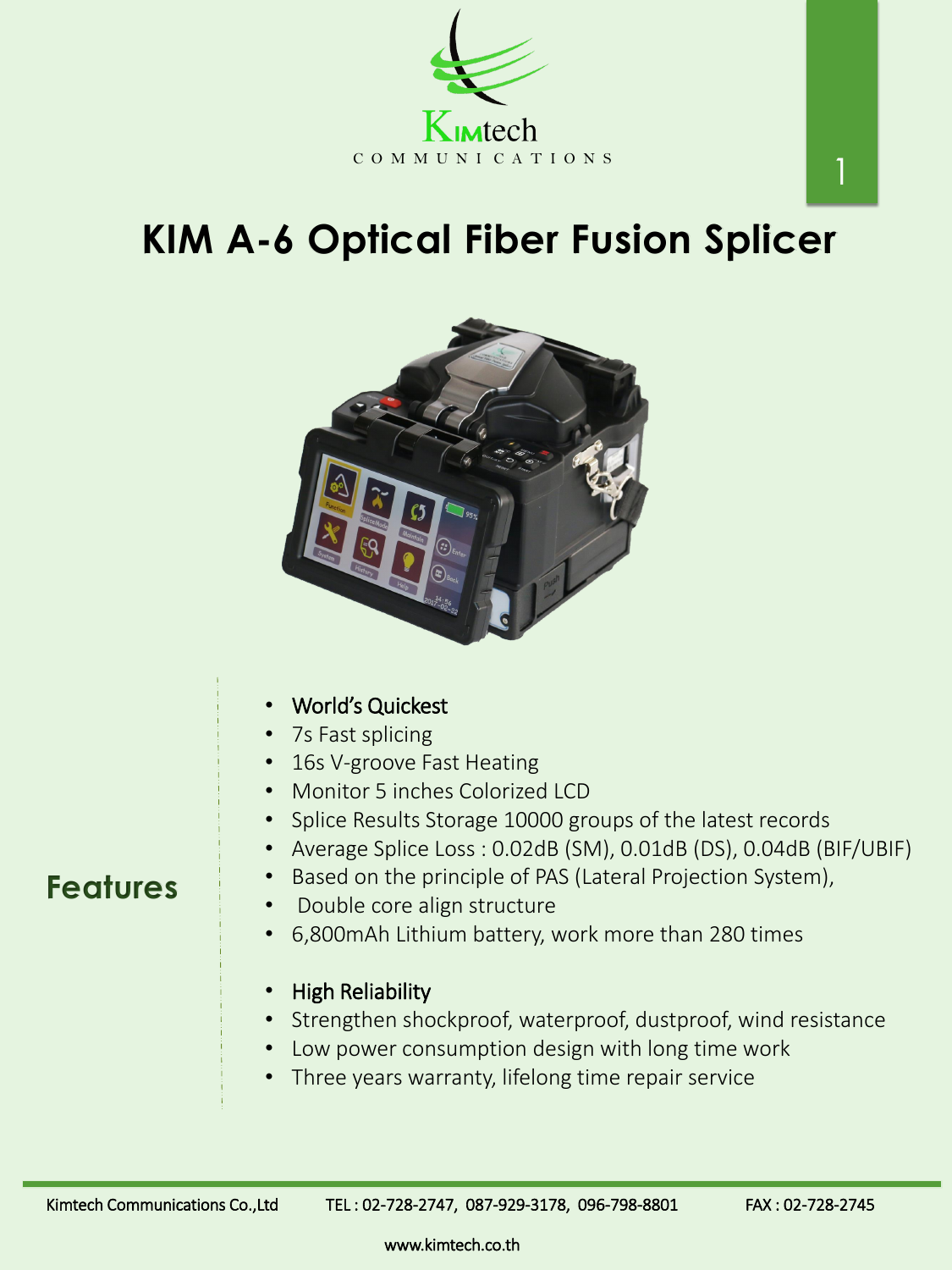www.kimtech.co.th



## **Specification**

| <b>MODEL</b>                          | $KIM - A6$                                                                                                                                    |
|---------------------------------------|-----------------------------------------------------------------------------------------------------------------------------------------------|
| <b>Applicable optical Fiber Types</b> | SM (single mode), MM (multi-mode),<br>DS (dispersion shift), NZDS (non zero dispersion shift)                                                 |
| Applicable Optical Fiber Core Number  | Single Core                                                                                                                                   |
| <b>Fiber Cleaved Length</b>           | 8 to 16 mm                                                                                                                                    |
| Applicable Optical Fiber Diameter     | Cladding diameter : $80-150\mu$ ,<br>Coating diameter : $100 \approx 1000 \mu$                                                                |
| <b>Fusion Splice Model</b>            | Prestore: 40 groups, User define: 80 groups                                                                                                   |
| <b>Average Splice Loss</b>            | 0.02dB (SM), 0.01dB (MM), 0.04dB (DS),<br>0.04dB (NZDS), 0.04dB (BIF/UBIF)                                                                    |
| Echo Loss                             | Better than 60dB                                                                                                                              |
| <b>Splicing Time</b>                  | 9s (typical parameter) / 7s (fast mode)                                                                                                       |
| Lifetime of Electrode                 | 3,500 time, up to 4,500 time (calibration)                                                                                                    |
| <b>Loss Estimation</b>                | Exist                                                                                                                                         |
| <b>Tension Test</b>                   | 2N                                                                                                                                            |
| Applicable Protection Sleeve Length   | 20mm-60mm                                                                                                                                     |
| <b>Monitor</b>                        | 5 inch colorized LCD.<br>Support in Chinese, English, Spanish, Russian, and other                                                             |
| <b>Magnification Times</b>            | X/Y: 200 times, X/Y: 400 times                                                                                                                |
| <b>Power Supply</b>                   | 6,800mAh Lithium battery, 13.5V/5A power adapter                                                                                              |
| <b>Battery</b>                        | Typically work more than 280 times (Fusion splicing /<br>Heating / Hot stripping), Single battery charge 3hours,<br>can be recycled 500 times |
| <b>Splice Results Storage</b>         | 1,000groups of the latest records                                                                                                             |

Kimtech Communications Co.,Ltd TEL: 02-728-2747, 087-929-3178, 096-798-8801 FAX: 02-728-2745